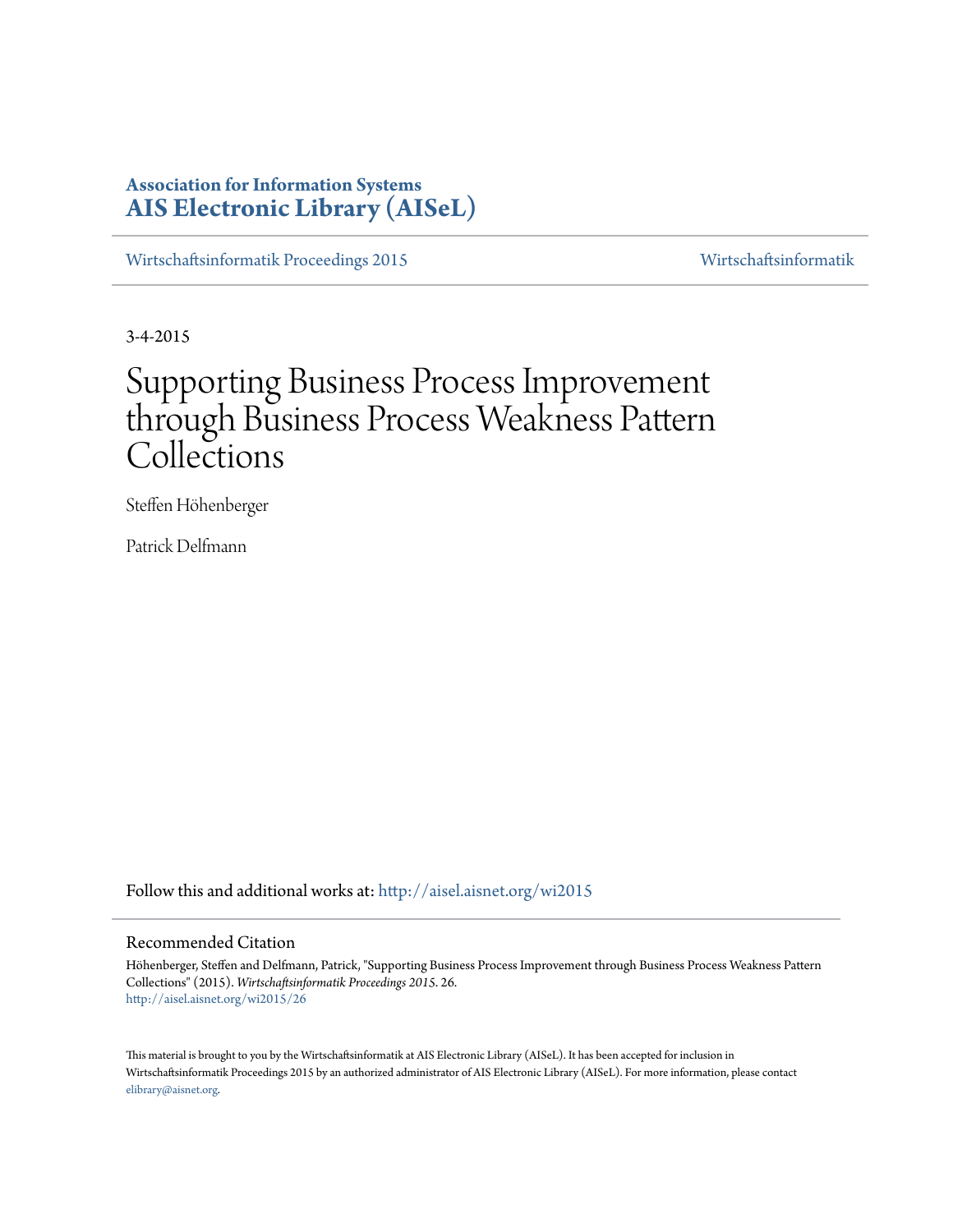# **Supporting Business Process Improvement through Business Process Weakness Pattern Collections**

Patrick Delfmann, Steffen Höhenberger

European Research Center for Information Systems (ERCIS), University of Münster, Germany {patrick.delfmann|steffen.hoehenberger}@ercis.uni-muenster.de

**Abstract.** A main task of Business Process Management is to identify weaknesses in business processes that may result in monetary or quality-related drawbacks in order to eliminate them subsequently. A common way to identify weaknesses is to analyze process models. While this has traditionally been done manually, recent work proposes using automatic model query approaches promising time and money savings. Query approaches take (weakness) patterns as input and return all process model subsections that match these patterns, hence may be subject to weaknesses. Although numerous model query approaches have been developed, collections of weaknesses do virtually not exist. To exploit the benefits of model querying, a weakness collection would be highly desirable. In this paper, we provide a first version of a weakness pattern collection, which we identified in an empirical study on several hundreds of weakness-afflicted process models and assess its usefulness through applying it to another process model collection.

**Keywords:** Business Process Improvement, Business Process Modelling, Model Querying, Process Patterns, Business Process Weakness Detection.

#### **1 Introduction**

Business Process Management (BPM) includes identifying *business process weaknesses*. Business process weaknesses are parts of a business process that imply inefficiencies, lack of quality, or legal violations. Examples for business process weaknesses are, for instance, redundant work, automation potential, frequently changing responsibilities, or frequent changes of automatic and manual processing. Identifying such weak parts of business processes supports *improving business processes* according to monetary, quality-related or legal aspects, as once such weaknesses are identified, deciders can take action to eliminate them, for instance, through reorganization.

To deal with the complexity of analyzing business processes oftentimes including several hundreds of interrelated tasks, people, data, products, and application systems [1-2], the use of *business process models* has become a matter of course in corporate reality. In business process models, business process weaknesses exhibit *typical structures and label semantics*. As a consequence, many business process weaknesses can be revealed through analyzing a business process' structure and label semantics.

<sup>12&</sup>lt;sup>th</sup> International Conference on Wirtschaftsinformatik,

March 4-6 2015, Osnabrück, Germany

Höhenberger, S.; Delfmann, P. (2015): Supporting Business Process Improvement through Business Process Weakness Pattern Collections, in: Thomas. O.; Teuteberg, F. (Hrsg.): Proceedings der 12. Internationalen Tagung Wirtschaftsinformatik (WI 2015), Osnabrück, S. 378-392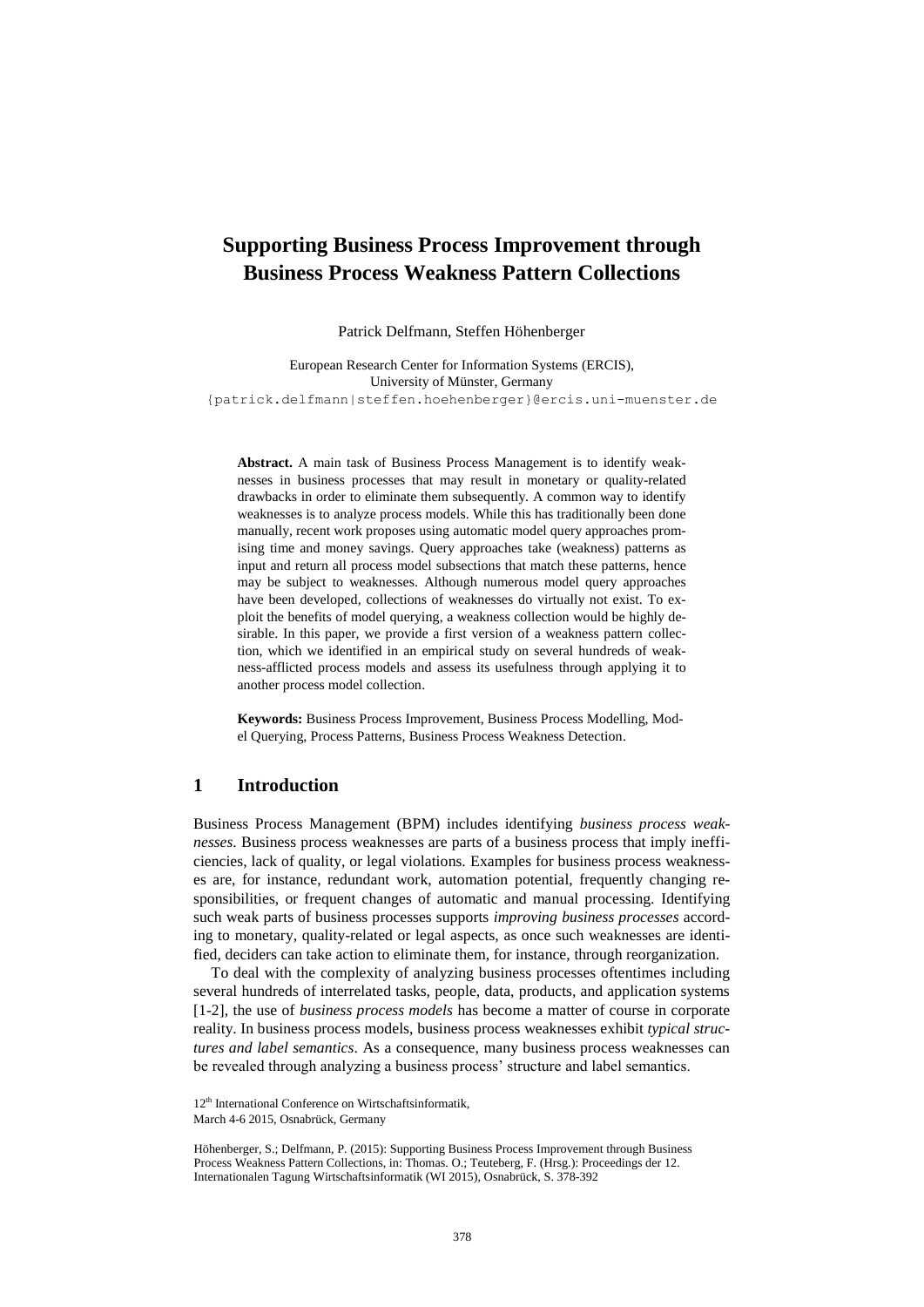However, as with the advancement of BPM, many companies have started to develop and maintain large collections of process models, manual process model analysis becomes more and more cumbersome. Recent studies indicate that process model collections may contain hundreds or thousands of models, each of which may in turn consist of hundreds or even thousands of elements [1-2]. For instance, the process model collection of *Suncorp* contains more than 6,000 models [3]. Other examples include the *BIT Process Library* (approx. 750 models) [4] or the process collection of Dutch municipalities (approx. 500 models) [5].

As the goal of business process improvement includes improving monetary benefits of business processes, it is questionable whether analyzing such a huge amount of information contained in process models manually makes sense. In contrast, it may very likely overcompensate the benefits to be gained through process improvement.

Thus, BPM and conceptual modeling scholars have recently proposed to make use of (process) *model query languages* (for a comprehensive overview, cf. [6]) to analyze process models automatically. Roughly speaking, a query consists of a pattern prescribing which structural and semantic properties a subsection of a process model has to fulfill to match the query. Model querying returns subsections of the queried process models matching the given pattern. This means that a query pattern contains model nodes and attributes and defines which of them are required and which are forbidden to be contained in a match, as well as their relationships via (sometimes several) model edges. An example illustrating model querying is depicted in Figure 1.



**Fig. 1.** Querying business process models

The example consists of an excerpt of an order management business process, of which every order that enters the company is printed and passed to the procurement department, where it is scanned for further processing. Obviously, this is a process weakness. Although this weakness seems quite artificial, it is still very common in practice (especially in public administration). The weakness has a typical structure and semantics. In particular, the weakness starts with an activity labelled with a phrase containing the term "print". This activity acts on a document (actually, the document that is printed). Further on in the process model, either directly following the first activity or across a control flow path passing several other activities, another activity acts on the same document and is labelled with a phrase containing the term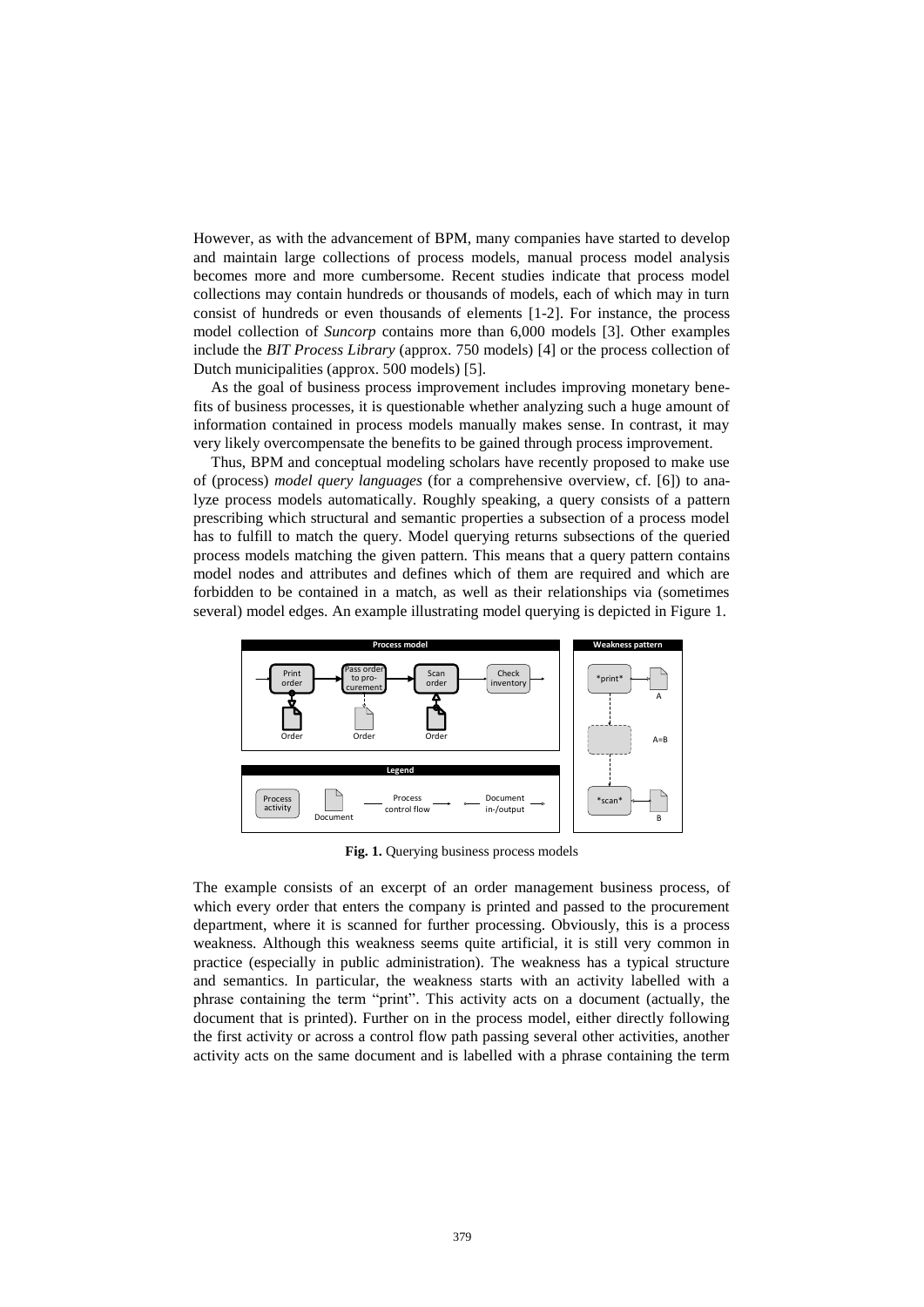"scan". A corresponding weakness pattern hence consists of an activity labelled with the term "print" (plus wildcards) and a process path from this activity to another one labelled with the term "print" (plus wildcards). Furthermore, both activities are connected to a document. The first one produces the document as an output and the second one consumes the document as an input. Both document objects are required to be named identically (*A=B*, cf. weakness pattern in Figure 1). Querying a process model using such a pattern returns those process model sections that match the pattern structurally and semantically (i.e., complying with the specified labels) (cf. process model fraction highlighted bold in Figure 1).

Searching process models for weaknesses this way is promising, as firstly, revealing process weaknesses and subsequently eliminating them may add value to the business process. Secondly, the danger of spending too much effort in searching for weaknesses can be mitigated by considerably decreasing the sheer time for searching. However, in order to make model query approaches really useful for business process weakness detection, they need to be fed with particular weakness patterns. Surprisingly, although model query approaches exist in abundance [6], *collections of particular, commonly occurring, typical weakness patterns do virtually not exist*. In order to exploit the expectable benefits of model query approaches, it would be desirable to establish a collection of common, reusable weakness patterns for business process model querying. Such a collection could be handled similarly to already established collections of software design patterns [7].

Hence, the goal of this paper is to make a step towards establishing a collection of business process weakness patters that can serve as inputs for model query approaches. For this purpose, we conducted an empirical study, in which we examined more than 2000 process models manually that were recorded in several German public administrations. Every weakness found was categorized and formalized using a generic model query language. We could identify seven weakness categories containing in total 111 weaknesses. To assess the common usefulness of the weakness patterns, we applied them to a collection of process models different from the one used for the identification and originating from another business domain. As a technical basis, we used a generic model query approach and a corresponding modeling tool.

The remainder of this paper is structured as follows: In Section 2, we outline related work on business process weakness patterns. As the outcome of our empirical study is a collection of business process weakness patterns, we need an adequate way to represent them, which we present in Section 3. Section 4 reports on the empirical study we conducted to identify typical weakness patterns and gives some examples alongside with their formal representation. In Section 5, we apply the patterns to a process model collection to assess their usefulness. Section 6 provides a conclusion and an outlook towards further research.

## **2 Related Work**

As identifying weaknesses in business processes is one of the main tasks of business process improvement, it has already been referred to by early process management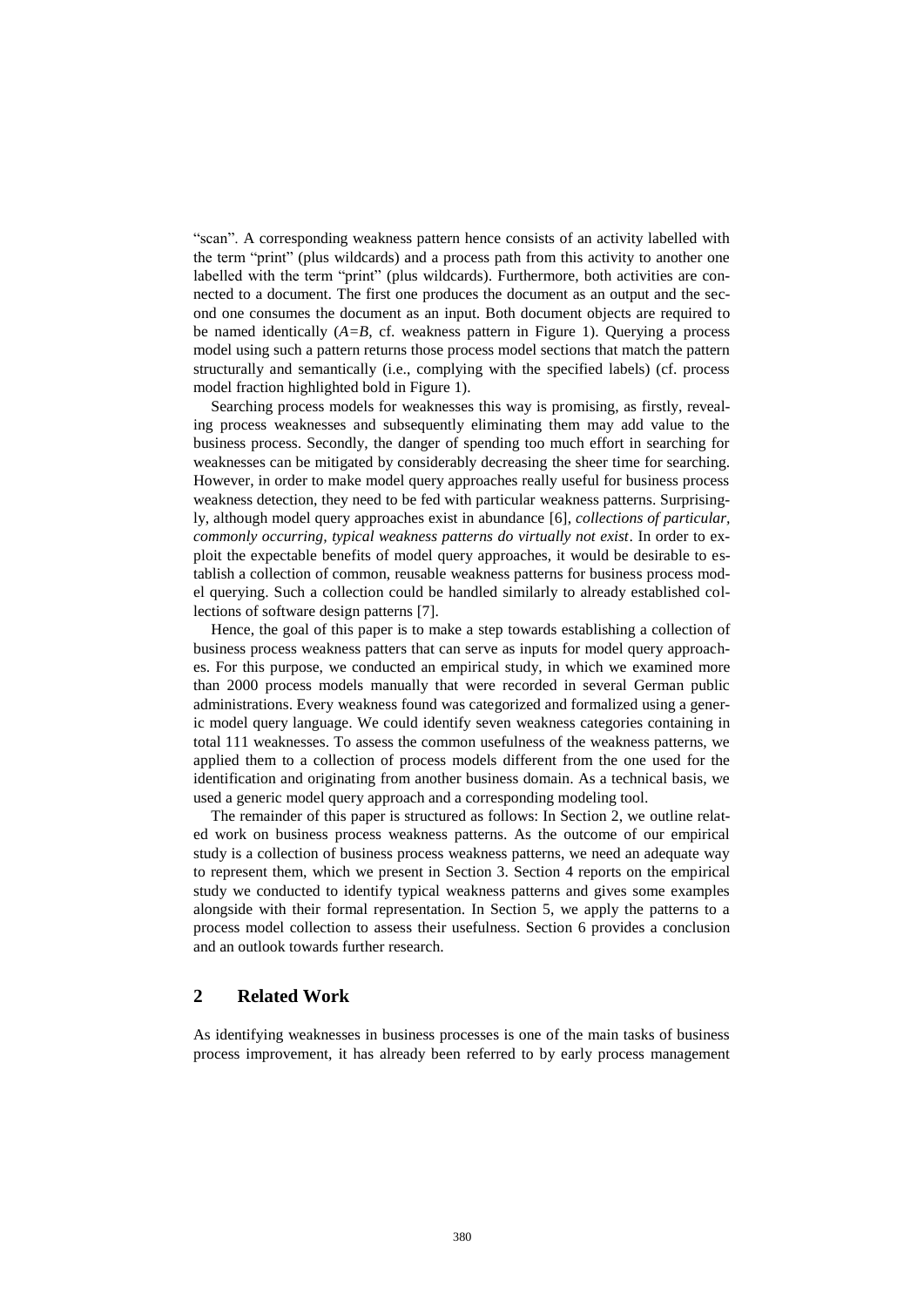approaches of the late 1980s [8] and the early 1990s [9-10]. These works already provide so-called best practices providing suggestions how to create business processes with a rather high efficiency, quality, etc.. REIJERS and LIMAN MANSAR concretize these best practices and provide check lists to be reused in reorganization efforts [11]. However, many of these best practices are very general recommendations (e.g., "consider outsourcing a business process in whole or parts of it" [11]). Furthermore, they are not related to particular weaknesses. ZELLNER provides a framework to derive reorganization patterns relating to best practices as mentioned above [12].

To formally specify business process weakness patterns, an abundance of so-called model query languages has been put forth. Such query languages realize the way of searching for patterns as outlined in Section 1. They make use of formal specification techniques, such as Linear Temporal Logic (LTL), Computation Tree Logic (CTL) or graph search techniques. In order not to overload the related work section, we abstain from listing these approaches here. Instead, we refer to a comprehensive survey on query languages contained in [6].

Particular work on weakness patterns is very rare: For instance, BECKER ET AL. present a list of 19 weakness patterns that they apply to process models of the banking sector [13]. WINKELMANN and WEIß apply structural weakness patterns to business processes represented by flow charts [14]. BERGENER ET AL. reuse the patterns of BECKER ET AL. to show how they can be automatically searched for [15].

Surprisingly, we only find very few contributions on business process weakness patterns, although we argue that corresponding collections could be very promising. Hence, we aim at closing this gap with the paper at hand.

## **3 Representing Weakness Patterns**

To represent the weakness patterns we identified in the course of our case study, we make use of a visual model query language that was available from a recent research project [16]. We chose this language due to the following reasons: First, for the sake of comprehensibility and visualization, we decided to use a diagrammatic representation of the patterns (i.e., the patterns look like conceptual models consisting of visual vertices and edges). Only few model query languages exist that support diagrammatic pattern specification (cf. e.g., [6]). Out of these diagrammatic languages, the one we chose exhibits the highest expressive power [16]. Second, as we aimed to apply the identified weakness patterns to a model collection to assess their usefulness, we needed a corresponding implementation in a modelling tool alongside with a matching algorithm and a visualization component that highlights the matches in the models. As we already implemented our own query approach [16], we decided to choose it for this paper (note that we could have used other visual query languages as well – this should not influence our results).

The query language we used allows defining a pattern using a diagrammatic representation. The language's abstract syntax is depicted in Figure 2. Every *pattern* consists of *vertices* and *edges* used to specify the structure of a weakness. Hence, if we would build a triangle of three vertices and three edges, a corresponding model query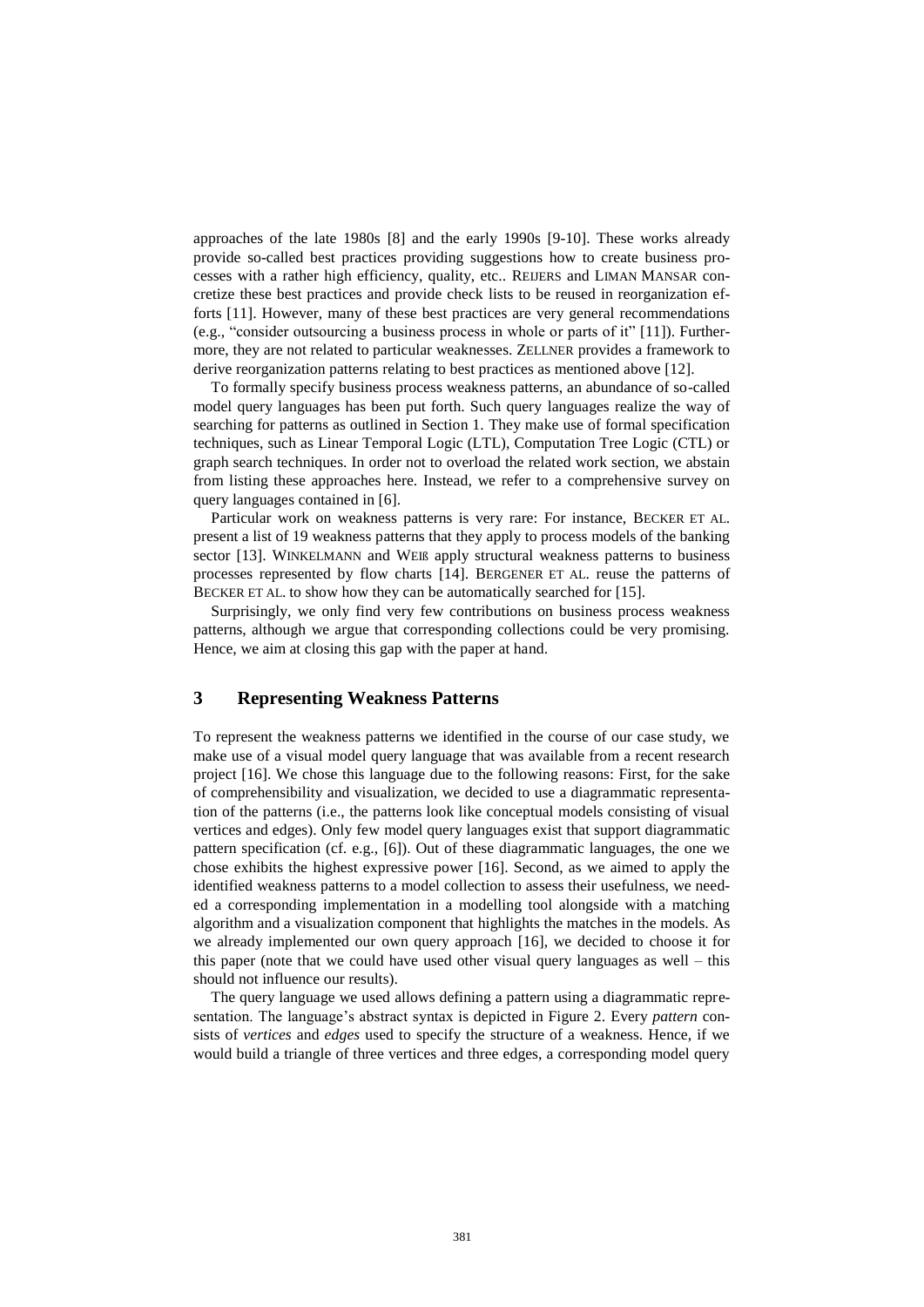would return all subsections of a model that exhibit the structure of a triangle, no matter which model vertex types, edge types or labels occur in the subsection. To further specify the properties of a pattern, each vertex and each edge can be assigned *types* (such as "activity", "event", "entity type", "control flow", etc.) and *captions* (such as "process order", "article", \*check\*") including wildcards to define which particular vertices and edges of a model are allowed to be mapped to the pattern. Note that *attributes* assigned to process vertices are also regarded as vertices to allow for as much flexibility as possible (e.g., to also allow attributes of attributes). To distinguish attributes from common vertices, we use the *vertex type*.



**Fig. 2.** The abstract syntax of the model query language

For every edge, we can specify its allowed *direction*, that is, if it is directed in the one or the other direction or if it is undirected. Furthermore, combinations are possible. This means that if an edge of the pattern is defined as both undirected and directed, then the matching process would return pattern occurrences in which the pattern edge is mapped to either directed or undirected edges of the model. To search for paths in models (i.e., sequences of several vertices, of which the length is not known before), pattern edges can either be defined as *simple edge* or as *path edge*. While simple pattern edges are always mapped to single edges in a model, path pattern edges are mapped to paths in a model. Several further properties can be defined for path edges: For every path, we can define its *minimum* and *maximum length* and whether or not the path is allowed to cut itself. So, every path has a *minimum* and *maximum* amount of *vertex overlaps* (i.e., the number of places where the path cuts itself via a vertex) and *edge overlaps* (i.e., the number of places where the path cuts itself via an edge). Combining minimum and maximum length, vertex and edge overlaps, we can avoid receiving an infinite amount of pattern matches whenever a model contains loops. The *direction* of edges a path may contain to be mapped is defined similarly to that of simple edges. If a path edge is assigned more than one direction, the edges on the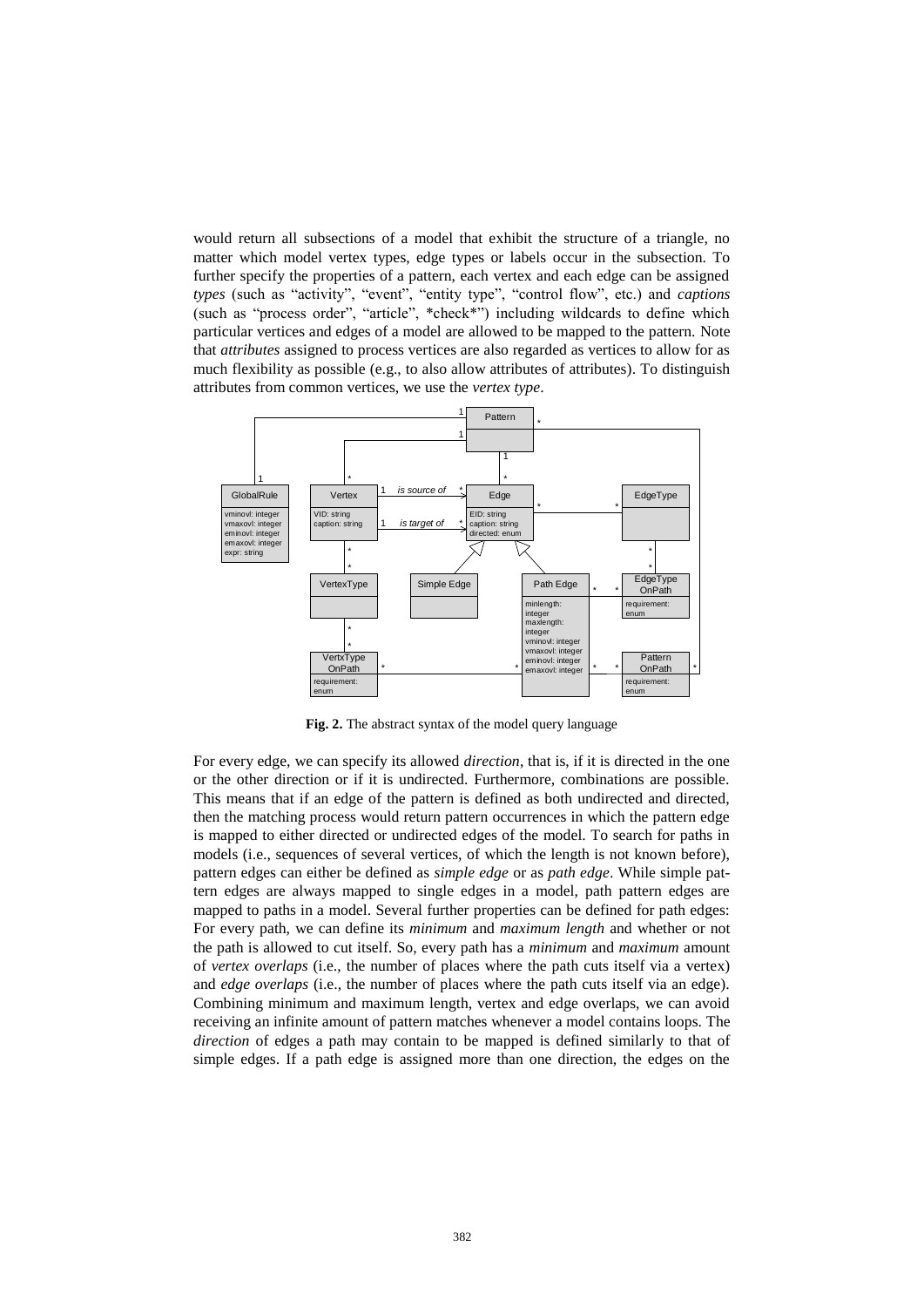corresponding path in the model are allowed to have different directions. Every path can additionally be restricted by *requirements*, that is, the edge types, vertex types and other patterns that either (partly) must, are allowed to or are (partly) forbidden to occur on a path. Finally, it is possible to specify pattern-global rules that relate different elements of the pattern by logical expressions. Therefore, every element of a pattern is given an *ID* that can be reused in an expression. For instance, if we wanted to specify a pattern describing a path from a vertex with the ID *X* to another vertex with the ID *Y*, and the vertices' types should be the same, we would define a global rule *X.type=Y.type*. Further global rules define the minimum/maximum cumulated amount of vertex or edge overlaps between all paths of a pattern occurrence.



**Fig. 3.** An example of the concrete syntax of the model query language

The concrete syntax of the query language is quite simple. Pattern vertices are depicted as circles, attributes are depicted as squares, edges as solid lines and paths as dashed lines. As already mentioned, the query language regards attributes as a kind of vertices. However, for a more convenient specification, attributes are depicted other than non-attribute vertices. The information whether or not a vertex is an attribute can be taken from the set of vertex types (see above). The allowed directions are indicated by arrows. If an edge or path should contain undirected edges, this is depicted by two additional parallel short lines adjacent to the vertices. The IDs of the vertices/attributes are placed within the circle/square. If a caption is defined, it is placed at the upper right corner of the vertex. If only one vertex type is allowed for a vertex, its representation (matching the representation of the vertex in a model) is displayed at the lower right corner of the circle (cf. Figure 3). To keep up clarity of patterns, all further specifications are not directly visualized in the pattern, but defined separately. In an according implementation, this means opening a corresponding context menu.

## **4 Empirical Study**

#### **4.1 Identification of Weakness Patterns**

To discover typical business process weaknesses, we analyzed a business process model collection from different projects in the area of public administration containing more than 2000 models (due to privacy constraints, we have to keep the details of the projects confidential). The models were provided by a consulting company and had been created with the PICTURE modeling language [17], including not only control flow and activity information but also information about used application systems, responsible organizational units and processed documents/data. The models were as-is models, that is, models describing the current situation prior to any process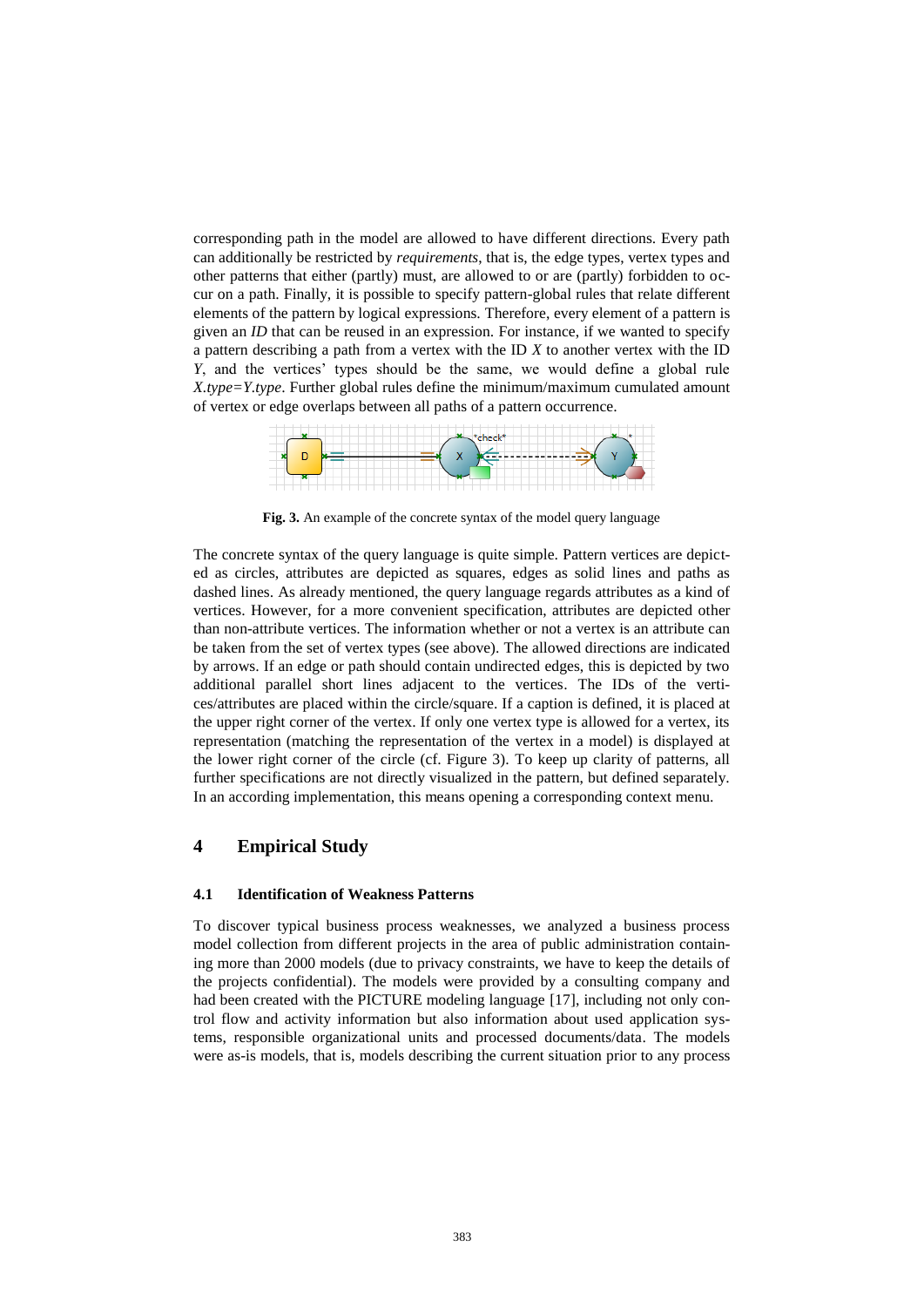improvement efforts. Hence, we expected the models to be suitable for our analysis. The models were analyzed manually by 15 persons with considerable experience in process modelling and improvement. To avoid organizational blindness and loss of creativity, we did not include (few) recommendations from literature into the search that prescribe which types of weaknesses exist. Hence, the identification of possible weaknesses was actually based on experience and common sense (this is how weakness detection is actually done in practice, however, such weaknesses have never been comprehensively documented, categorized and structured). Every process model was analyzed by at least two persons to avoid that potential weaknesses were overlooked.

The weaknesses were documented and categorized. In total, we could identify 280 weaknesses (i.e., distinct weak model sections), which we could generalize as 111 weakness types. (i.e., weaknesses that occurred at multiple places). Furthermore, we defined seven categories to which we assigned weakness types related to similar issues. In the following, we describe the weakness categories we could identify. As we cannot present all 111 weaknesses here, we provide examples for every weakness category and, for some of them, a corresponding weakness pattern.

#### **4.2 Modelling of Weakness Patterns**

The patterns we identified should be applied to a model collection in order to assess their usefulness later on. We thus had to specify the weakness patterns according to the modelling language of the model collection. The models of the collection had been built using a domain-specific, terminologically standardized process modeling language called *icebricks* [18]. To terminologically standardize this language, the user has to provide a catalogue of terms that are allowed to be used to denote model elements. To use the standardized terms, every process element of icebricks is assigned to two specific attributes used to express a label: the *business object* and the *business procedure*. Both business object and business procedure consist of terms contained in the catalogue of terms. The combination of both makes a label for a process element (e.g., "check invoice"). Both the models and the catalogues were available to us, so we could use the terms of the catalogue for the specification of the patterns. This way, we could avoid name clashes from the beginning (note that, in absence of a modeling language already including terminological standardization, one would have to employ a corresponding standardization approach, e.g., [19]. Otherwise, automatic weakness detection could result in ambiguous results).

#### **4.3 Weakness Category** *Modeling Error*

The category *Modeling Error* contains weakness patterns, which describe situations that do not necessarily arise from an inefficient or wrong execution of the process, but rather from an incorrect way of modeling. This may result from a process modeler's insufficient knowledge of general process modeling or the chosen process modeling language. While weaknesses, which emerged due to the lack of knowledge of general process modeling (for instance overly complicated processes) can be identified more easily as they conflict with general standards of process modeling, language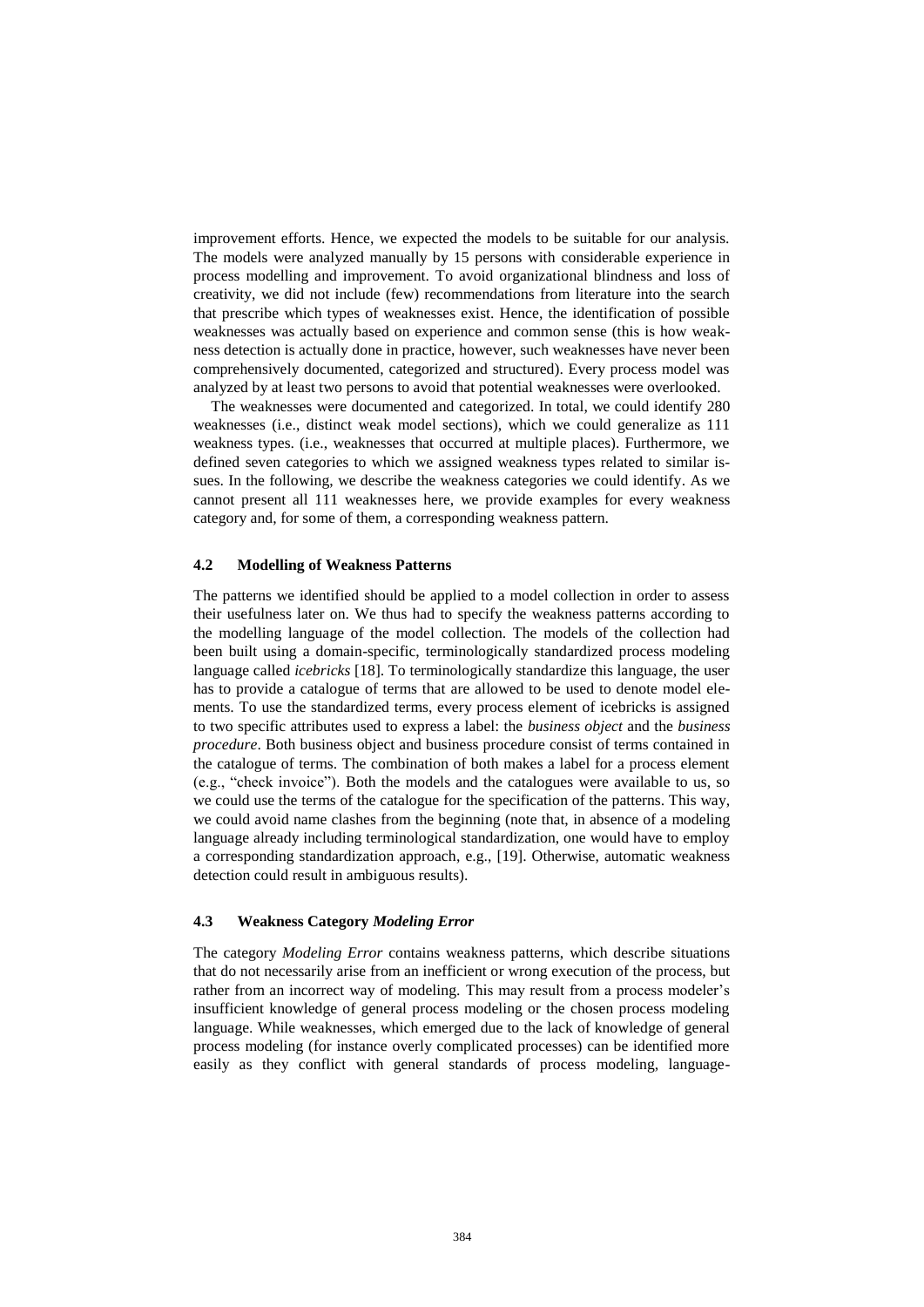dependent weaknesses are more difficult to detect as every modeling language uses a different way of representing certain situations (e.g., the use of interfaces). The latter also applies for the converse: if a weakness is found on the basis of a weakness pattern, it may be no "real" weakness because the language does not allow any other way of modeling this situation. Nevertheless, the weakness patterns in this category are regarded useful to search as they can correct and improve business process models regarding their accuracy, clarity and finally their applicability and analyzability.

The category *Modeling Error* contains 23 weakness patterns, comprising, amongst others, the weaknesses *decision without impact*, *sent document is never received*, and *changing work location without returning*.

The following example shows how we specified the pattern *decision without impact* using the model query approach as outlined in Sections 1 and 3. Decisions without impact occur whenever a process activity describes a decision, but after the activity, no process split occurs, which should normally be the case after a decision.

Figure 4 (a) depicts the graphical representation of the *decision without impact* pattern. It consists of a vertex *A*, which is directly followed by a vertex *B*. In addition, vertex *A* is connected to two attributes called *BO* (business object) and *BP* (business procedure). To express that, in the first vertex, a decision is made, we further specify the contents of the attributes: First, the vertex types of *BO* and *BP* should be the standardized icebricks types *business object* and *business procedure*. Second, *BO*  should contain terms that describe a decision. For instance, corresponding with one of the terminological catalogues of icebricks, the related terms were "decide", "approve", "clear", "check", "monitor", or "analyze". Third, we can leave the contents of *BP* open, as we can check, approve, clear, etc., almost any business object. Fourth, the vertex *B* should not be a split object, as the weakness pattern should express that a decision does not have any impact. All these additional specifications are made using the global rules presented in Section 3.



**Fig. 4.** *Decision without impact (a)* and *check or examination after dispatch or digitalization (b)* patterns

#### **4.4 Weakness Category** *Process Flow*

The category *Process Flow* contains weakness patterns regarding an inefficient order or a missing aggregation of activities within processes. The patterns of this category depict situations which contain avoidable waiting time, delayed document transfer or information (transmission) deficits, hence retard the process flow. In combination with the delayed transfer, an information deficit is given, if information is needed but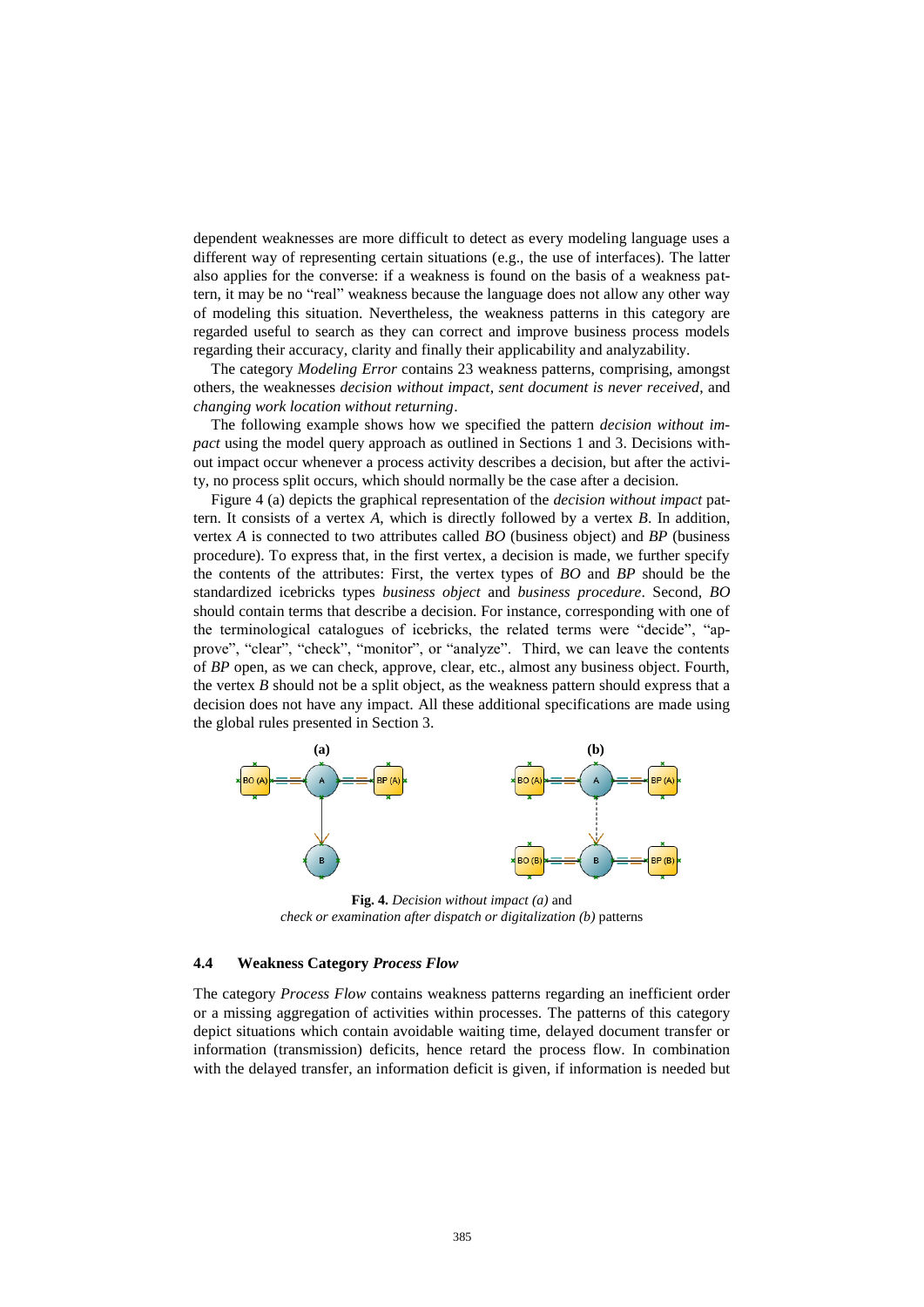not available, which may occur due to a delayed transfer or a deficient or inappropriate transmission of information. Additionally, the weakness patterns address an inappropriate handling of business objects, a missing aggregation or decomposition of (redundant) activities as well as inefficient or wrong sequences of activities. An inappropriate handling of business objects is manifold and ranges from unused business objects to wrongly placed activities. Furthermore, redundant or too complex activities decelerate the process and wrong or inefficient orders of activities confuse the process participants. Thus, those activities either have the potential for being aggregated or decomposed or can be re-sequenced for a faster process flow.

The category Process Flow contains 39 weakness patterns, comprising, amongst others, the weaknesses redundant activities, redundant data management, edit document after copying it, and check or examination after dispatch or digitalization.

The following example shows how we specified the pattern *check or examination after dispatch or digitalization* using the model query approach. The weakness describes situations where a (formal) check or (content-related) examination of a document is performed after this document has been sent or digitalized. This should not happen as, since a formal check is necessary, the check should have been done before any further use of the document.

Figure 4 (b) depicts the graphical representation of the *check or examination after dispatch or digitalization* pattern. It consists of a vertex *A*, which is followed by a vertex *B* across a directed path. Both vertices are each is connected to two attributes called *BO* (business object) and *BP* (business procedure), similarly to the pattern described in the last subsection. The first business procedure is assigned terms that describe a transmission or a digitalization, for instance, "hand out", "forward", "transfer", "import", and "memorize". The second business procedure is assigned terms that describe a formal check, that is, for instance, "check", "monitor", "rate", and "analyze". Furthermore, the business objects used by the first and the second vertex have to be the same (i.e., in the global rules, we make the statement *BO(A)=BO(B)*).

#### **4.5 Weakness Category** *Information Handling*

The weakness patterns of this category address situations in which the handling of information is inappropriate or inefficient. This includes settings, in which an information is dealt with somehow and later on, this information has to be used in a different way, but firstly has to be transformed in order to use this information appropriately. Another weakness regarding information handling is given if an information is created or stored twice at two different places (e.g., in two different IT systems).

Further weakness patterns do not focus the information itself, but inefficient placement of activities related to some information. Thus, processes may become delayed if information is not provided in time. Those weaknesses also depict unnecessary combinations of activities related to an information (e.g., creation without any use). Also, an improper way of transmission can be detected by analyzing the dispatches and receipts of information and the used communication channels. Finally, inconsistent information storage is identified by patterns depicting either the creation of information within different media or their use which may cause an inconsistency.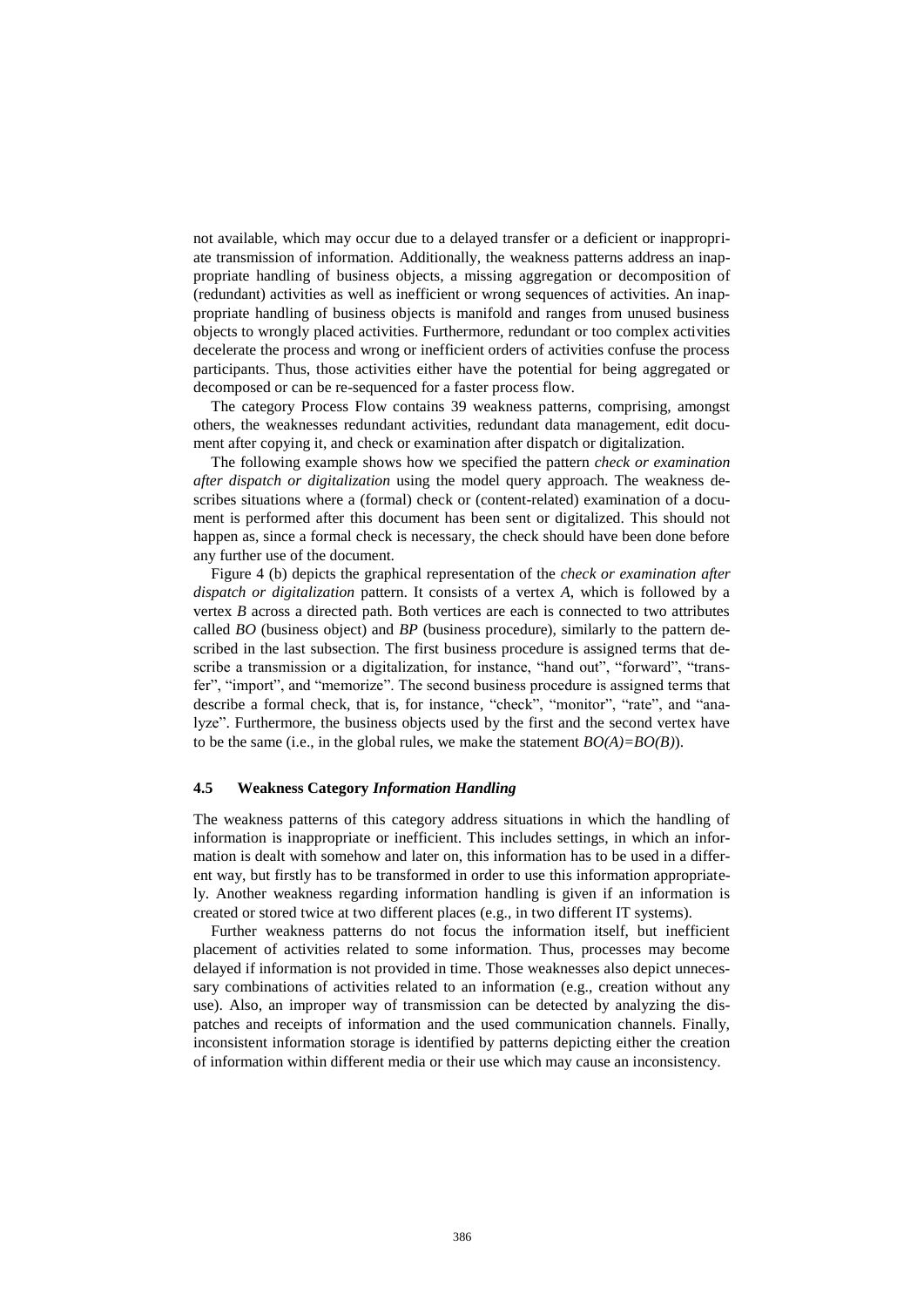The category *Information Handling* contains 14 weakness patterns, comprising, amongst others, the weaknesses *information digitalized twice differently*, *printout sent for signature*, *excessive printing*, and *inappropriate transmission medium*.

#### **4.6 Weakness Category** *Technology Switch*

The category *Technology Switch* comprises weaknesses, which denote a change of the used technology for processing an information. This includes all situations where an information is provided by the use of or contained by a certain technology (this may be an IT system, an e-mail, a physical document, etc.) and further not processed by the use of the same one. This change causes an additional activity regarding the transformation of the information, which slows down the process due to extra work. The change of technology may be superfluous if the information is directly provided within the later on used technology and is further only processed with this technology.

Consequently, the weakness patterns are related to an inappropriate archiving of information, the inappropriate usage of software as well as unnecessary printing or an inefficient editing of information.

The category *Technology Switch* contains 6 weakness patterns, comprising, amongst others, the weaknesses *digitalization after printing*, *IT and paper based archiving*, *printing from CD*, and *printing for checking or editing*.

#### **4.7 Weakness Category** *Automation*

The category *Automation* contains weakness patterns, which depict any activities or activity combinations that should be automated or supported by automation to improve the activity or the overall process. This comprises an inappropriate usage, creation or handling of information, an inefficient usage of IT systems or a lacking usage of IT systems for the execution of activities. An inappropriate use, creation or handling of information often causes difficulties due to a necessary transformation of the information at later activities, which have to process the information or also may cause unnecessary idle times within a process due to information, which is not provided in time. Furthermore, an inefficient usage of IT systems may slow down a process or at least does not exploit IT functionality. Even worse are situations, in which an activity is performed manually without the usage of an IT system even though an application of an IT system would be useful to simplify or accelerate the process.

The category *Automation* contains 20 weakness patterns, comprising, amongst others, the weaknesses *calculation performed manually*, *digitally available information exchanged personally*, *data transferred manually*, and *information exchanged via fax*.

The following example shows how we specified the pattern *data transferred manually* using the model query approach. The weakness addresses situations, in which some information is received and has to be digitalized afterwards. However, the transfer of the data is performed manually. This is mostly necessary if the data is previously received in a form which cannot be automatically processed. Consequently, the manual transfer of the data is necessary. A special situation is given if the data has to be edited before it is digitalized. In this case, the manual transfer may be justified. In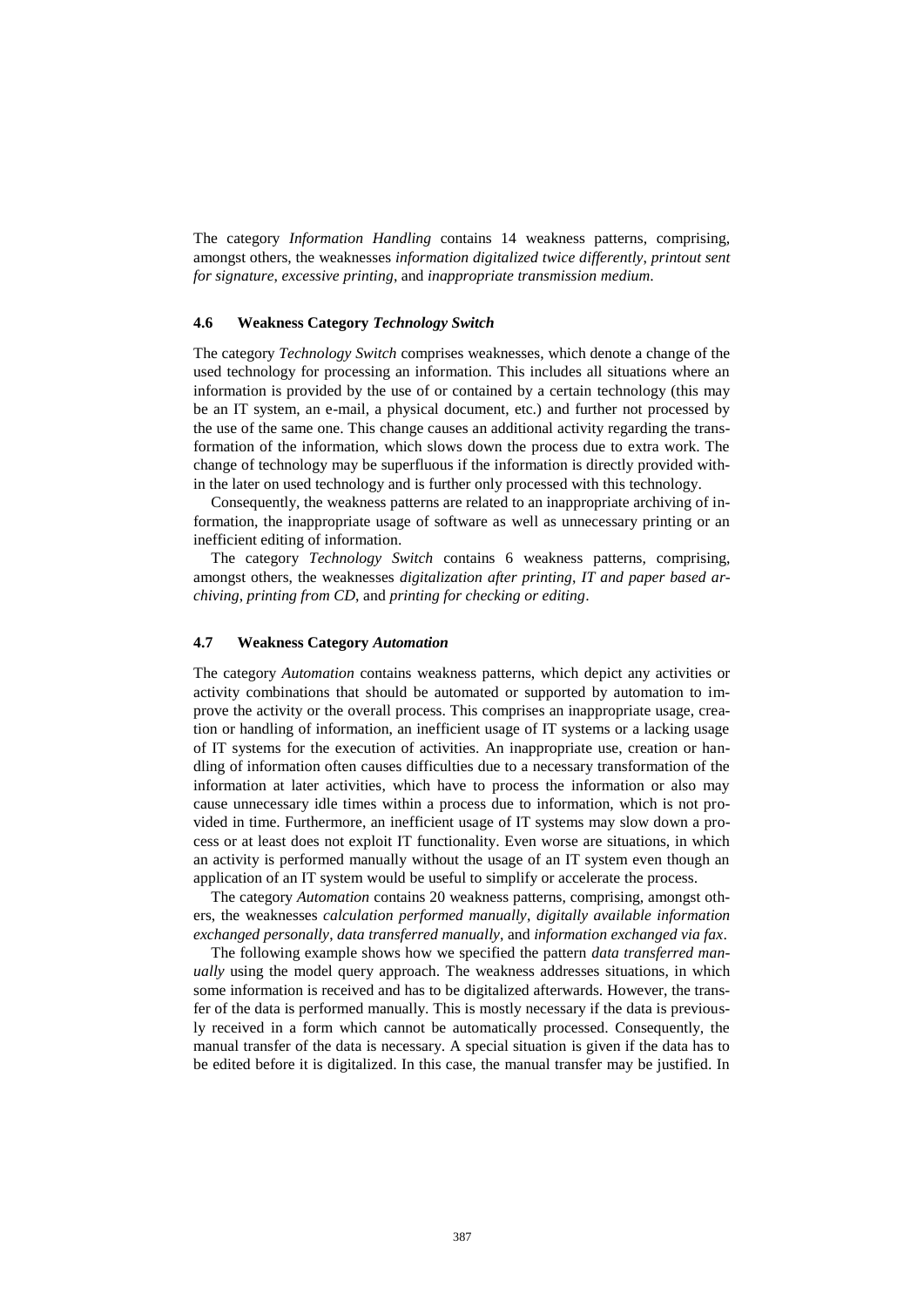

many other cases, manual digitalization would not be necessary and could become superfluous if the data is received in a digital and automatically processable format.

**Fig. 5.** *Data transferred manually* pattern

The corresponding pattern is shown in Figure 5. It consists of a main pattern and a sub-pattern. The main pattern consists of a directed path between two process vertices *A* and *B*. *A* represents a receive activity (i.e., the activity that accepts the document), and *B* represents the digitalization activity. The business object to be processed is equal for both *A* and *B* (i.e.,  $BO(A)=BO(B)$ ). On the path from *A* to *B*, no further activity is allowed that performs an edit task. This means that we specify a sub-pattern that consists of an edit vertex that is assigned a business procedure, to which we assign corresponding terms like "edit", "change", or "revise".

## **4.8 Weakness Category** *Environment*

The category *Environment* contains weakness patterns addressing situations that include external partners but lack well-elaborated communication. Whenever external partners are involved, the partner should not be confused by varying communication channels or varying contact persons. Both are not beneficial for negotiations or agreements and may result in conflicts. In case of varying communication channels, exchanged information may not be centralized in one place and thus, may not be always available when needed. In case of varying contact persons, an agreement made with one contact person has always to be provided to all other contact persons to keep all contact persons informed. If this is not done, confusions within the own company may arise, which can result in confusion and inconvenience of the external partner.

The category *Environment* contains 2 weakness patterns *Varying Communication Channels* and *Multiple Different Negotiations*.

#### **4.9 Weakness Category** *Organization*

The category *Organization* includes weakness patterns which occur due to the organizational structure of the company. These weaknesses range from the distribution of responsibilities over the allocation of resources to the behavior of employees grounded in organizational circumstances. An inappropriate or inefficient distribution of responsibilities is given if too many responsibilities are included in one process or two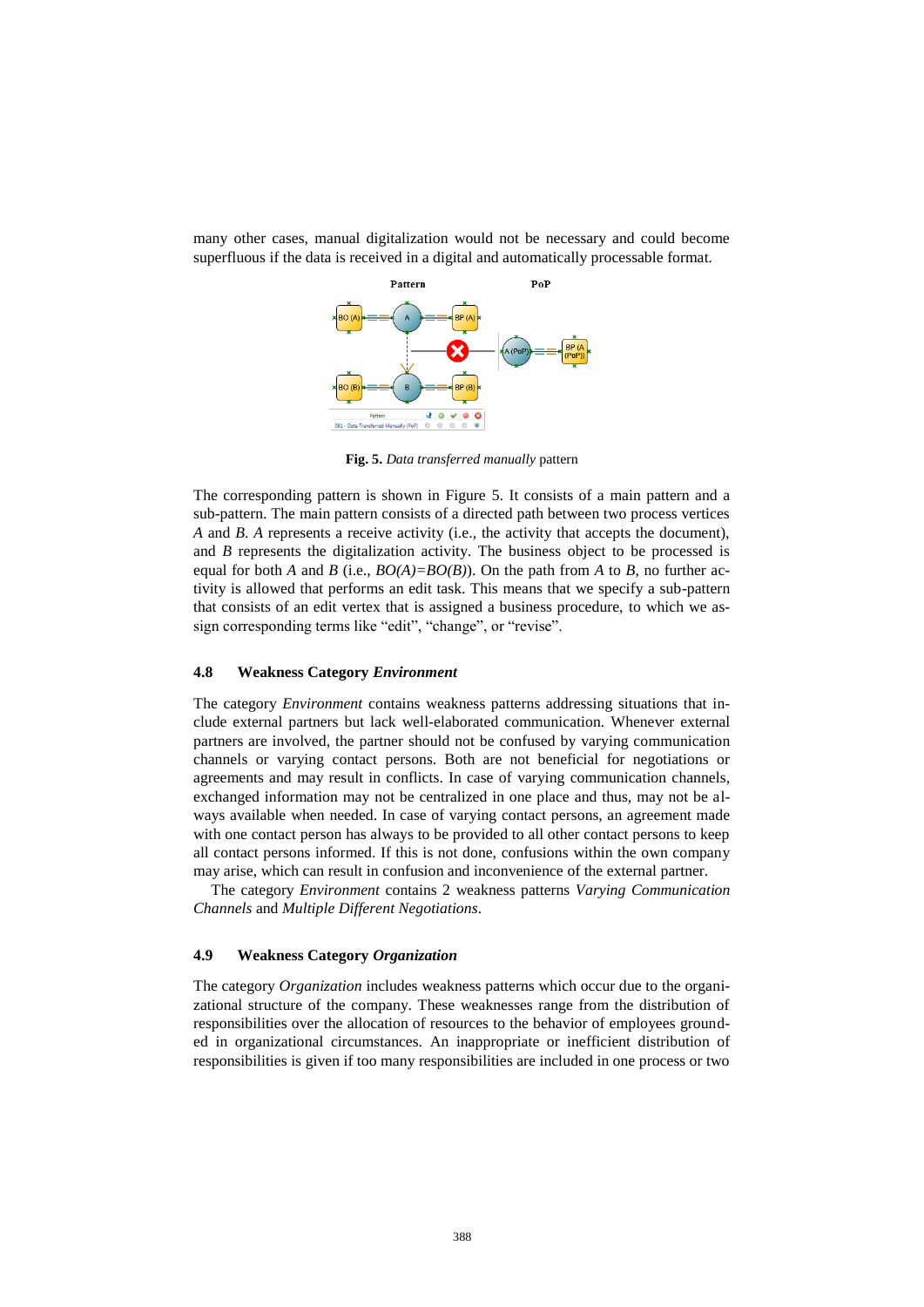or more responsibles cannot perform their process tasks in a sequence but have to perform one task and wait for another responsible's task to be completed. In both cases, the process is prone to be delayed or even interrupted if a necessary responsible is on holiday or just overstrained. This congestion can occur as single weakness or – as already stated – in combination with an inappropriate distribution of responsibilities due to a deficient allocation of resources. Furthermore, the given organization of a company may cause an inefficient behavior of employees. In case two or more responsibles have to take part in a process but are spatially dispersed, a high information exchange is necessary or even an unnecessary change of workplace. Additionally, a time difference may also hinder the process flow.

For the detection of situations containing weaknesses as described above, the category *Organization* contains predefined weakness patterns regarding an inappropriate distribution of responsibilities, a deficient allocation of resources and an inefficient employee behavior due to unfortunate location of workplaces.

The category Organization contains 7 weakness patterns, comprising, amongst others, the weaknesses *distributed responsibilities*, *unclear activity responsibility*, *distributed data responsibilities*, and *excessive information exchange*.

## **5 Evaluation**

To assess the usefulness of the identified patterns, we applied them to a collection of business process models taken from real-world consulting projects in *retail*, *supply*, *consulting* and *logistics* businesses (anonymized for privacy reasons). In particular, we evaluated how many of the patters returned matches in the model collection at hand. Afterwards, we analyzed the matches manually if they really were weaknesses or their structure and contents only suggested so. As the basis of identification of the patterns is completely different from the model collection we apply the patterns to (different modeling language *and* business domains), we argue that already a medium matching score could point towards common applicability.



**Fig. 6.** Amount of weaknesses of the total number of pattern matches

The model collections consisting of four process model databases contained in total 85 business process models, refined through 128 sub-processes and 547 sub-sub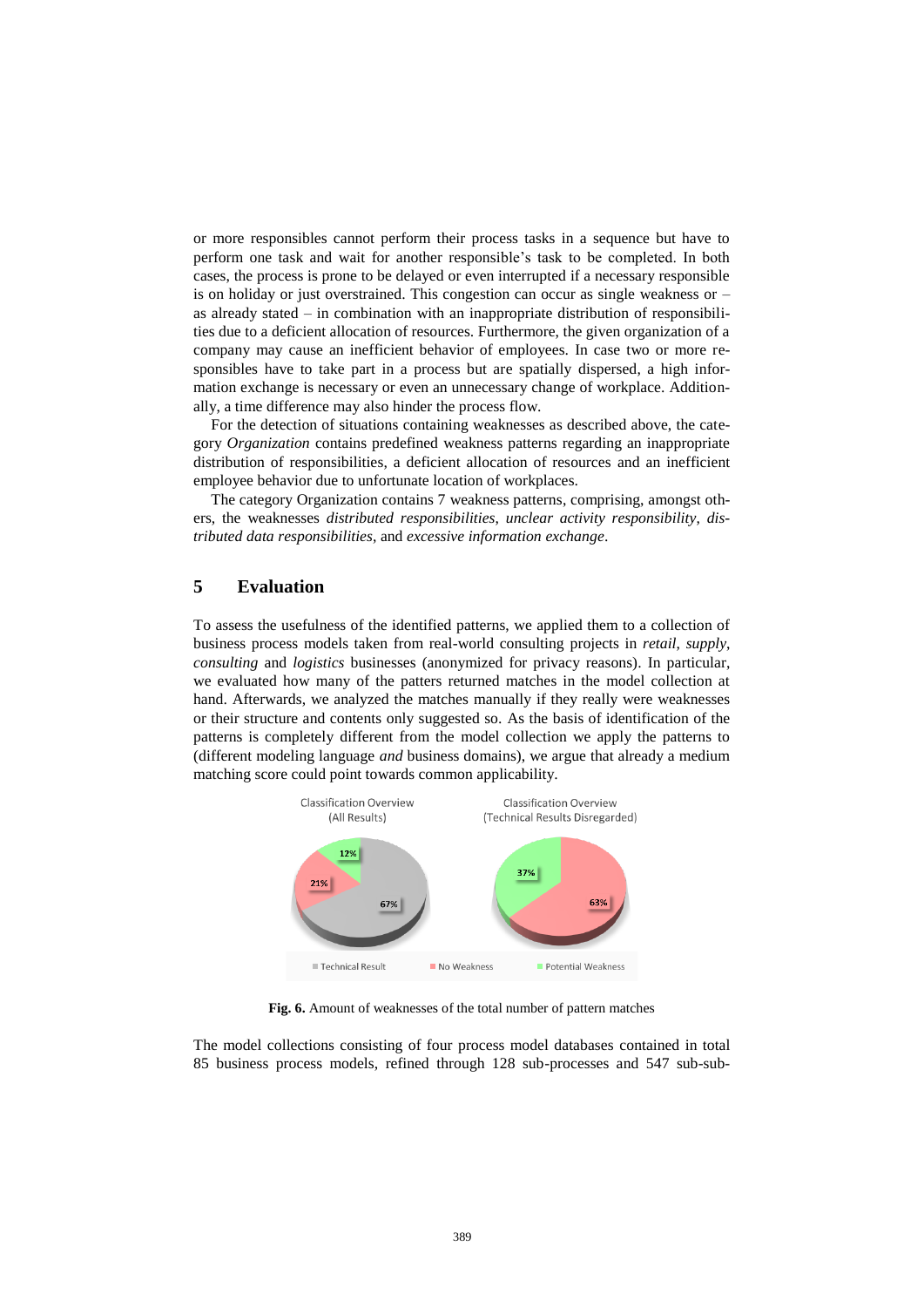processes. The models contained 1995 visualized vertices and 5070 process attributes. Hence, the underlying model graph consisted of 7065 vertices in total.

The models had been built using the icebricks modeling language. The four databases were assigned to different modelling projects conducted in different business domains. Hence, their catalogues of terms were different. As already mentioned above, a pattern of the query language we employed has to be adjusted to the properties of a modelling language the models to be searched are designed with. We thus formulated 111 times four patterns. During the specification, we had to exclude some of the patterns due to restrictions either of the different versions of the icebricks language or to restrictions of the query language. Out of the four times 111 patterns, we had to exclude 115 patterns. Hence, we actually searched for a total of 329 patterns.

Altogether, the specification of 329 patterns took 3399 minutes. This makes an average specification time of 10.3 minutes per pattern. 86% of the search runs were finished in about 15 seconds on average.

The search for weaknesses returned 6583 matches in total. Therefrom, we could classify 771 results as actual weakness (12%). 1382 results were classified as no weakness (21%) – their structure and contents only suggested so. Furthermore, we classified 4430 results as technical result  $(67%)$  (cf. Figure 6). A technical result occurs, for instance, when the model query returns the same match several times due to graph matching specifics (e.g., if there is an undirected path between two vertices *A* and *B* in a model and if we search for all paths in that model, every path between *A* and *B* is returned twice as the path can either start in *A* or *B*). Assuming that technical results may be avoidable in the future, the actual weaknesses denote a portion of 37%.



**Fig. 7.** Weaknesses distributed across weakness patterns and models

Taking a closer look at the results, we see that the detected weaknesses spread widely across 95% of the process models. However, the actual weaknesses we detected were specified by only 35% of the weakness patterns (cf. Figure 7; the abbreviations on the Business Process Models axis denote the main processes of our model collection). The latter may be caused by the fact that the weakness patterns we collected came from public administration processes, hence contained some weakness types that rarely occur in other businesses.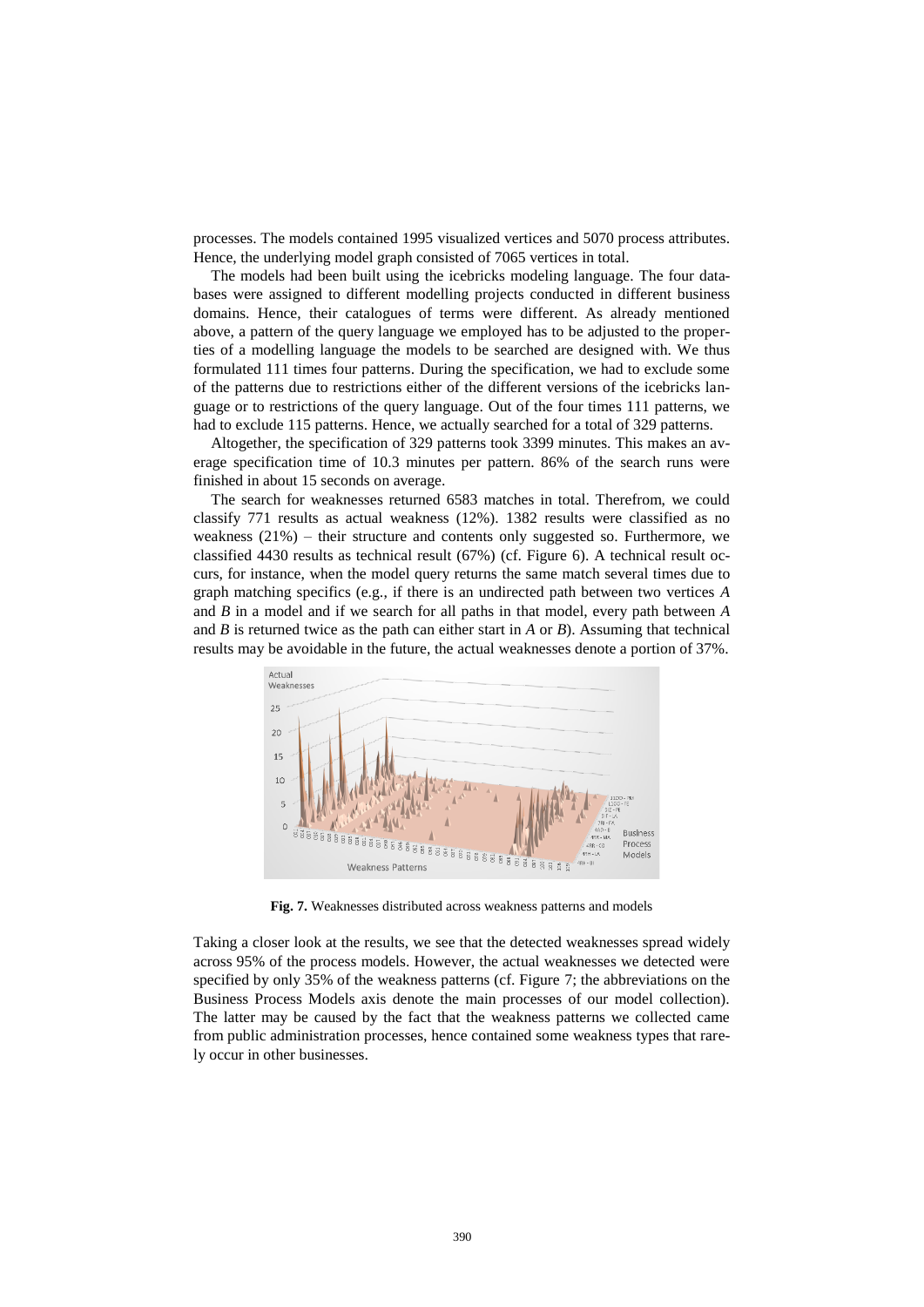## **6 Conclusion and Outlook**

In this paper, we reported on an empirical study, in which we identified 111 different types of business process weaknesses in a model collection coming from the business domain of public administration. The goal was to establish a commonly usable collection of business process weakness patterns. We see the benefit of such a collection in its reusability for business process improvement, especially when the identification of process weaknesses is supported by process models and automatic weakness detection. To assess the *common* usability of the collection, we applied it to a model collection different from the one we used to derive the patterns, furthermore consisting of models of another modelling language and coming from different business domains. The results show that a considerable amount of the patterns is indeed commonly applicable and returns a high amount of pattern matches, hence potential weaknesses. A further evaluation of the matches showed that part of the potential weaknesses were real weaknesses, whereas part of the matches were actually no weaknesses or technical matches. Although the amount of real weakness matches (12%) seems quite low at a first glance, we argue that identifying 771 weaknesses automatically through reusing a weakness collection is highly promising. If we estimated the time it would take to evaluate the given model collection against only one of the presented weaknesses manually in a model collection consisting of more than 7000 vertices, one can imagine the potential benefit of automatic weakness detection using common collections – especially when comparing it to the average specification time of a pattern (these can be reused!) and the average time it takes to return pattern matches.

Hence, the contribution of our study is as follows: From a research point of view, we contributed a set of documented weakness patterns that can be used as a starting point for efficiently improving business processes. Such weakness collections did not exist up to now, although several approaches to search for them do. Hence, we answered (part of) the question what the input for model query approaches should be. From a practice point of view, a weakness collection as outlined here may help companies to improve business processes and, as a consequence, be more successful.

The following limitations must be reflected, particularly for future research: First, the identified weakness patterns stem from a limited amount of process models, from a defined business domain, and from defined modeling projects. Hence, we cannot claim the weakness collection we presented here being complete. Further studies in different business domains should be conducted to either confirm or falsify the patterns we identified. Second, we applied the weakness patterns to a model collection considering the context of neither the patterns nor the model collection. Although this gives us the chance to assess the common usability of the patterns, the results may be biased as for some patterns, it might not make sense to apply them to that specific model collection. Hence, further studies should consider the business context of the models to be checked. Also, we plan to relate the weaknesses to figures, such as monetary, quality and legal impacts. This way, we could assess the severity of weaknesses and provide recommendations, which of them should be eliminated at first. Finally, we employed a specific model query approach to test our patterns. In further studies, we plan to repeat weakness detection with related approaches.